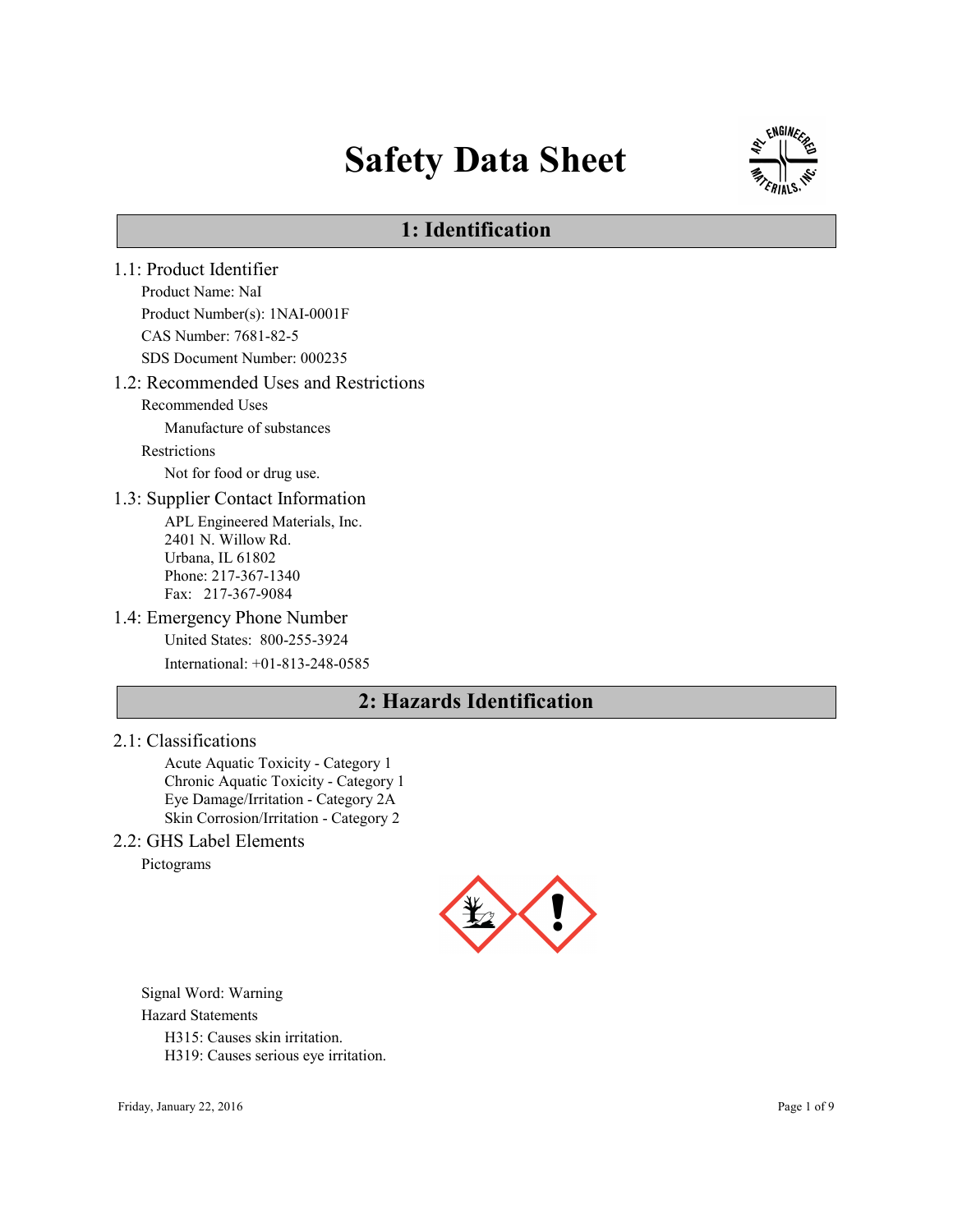H410: Very toxic to aquatic life with long lasting effects.

Precautionary Statements

P264: Wash hands thoroughly after handling.

P273: Avoid release to the environment.

P280: Wear protective gloves, clothing, and eyewear.

P302 + P352: IF ON SKIN: Wash with plenty of soap and water.

P305 + P351 + P338: IF IN EYES: Rinse cautiously with water for several minutes. Remove contact

lenses, if present and easy to do. Continue rinsing.

P321: Specific treatment. Call a physician or poison control center.

P332 + P313: If skin irritation occurs: Get medical advice/attention.

P337 + P313: If eye irritation persists: Get medical advice/attention.

P362: Take off contaminated clothing and wash before reuse.

P391: Collect spillage.

P501: Dispose of contents/container to licensed disposal facility.

- 2.3: Hazards Not Otherwise Classified or Not Covered by GHS None.
- 2.4: Amount(s) of substances with unknown toxicity

None

# 3: Composition/Information on Ingredients

3.1: .Ingredient .Weight% .Formula .CAS Number .Mol Wt .EC Number NaI 100 NaI 7681-82-5 149.89 231-679-3

# 3.2: Other Hazardous components

none

3.3: Trade Secret Disclaimer

none

3.4: Synonyms

Sodium Iodide

# 4: First Aid Measures

## $4.1$  First Aid

General

Consult with physician and provide this Safety Data Sheet

Remove person from area of exposure and remove any contaminated clothing

In contact with eyes

Flush eyes with plenty of water for at least 15 minutes, occasionally lifting the upper and lower eyelids. Seek medical attention if irritation develops or persists

In contact with skin

Wash thoroughly with soap and plenty of water. Remove all contaminated clothing for proper laundering. Seek medical attention if irritation develops or persists.

If swallowed

If conscious and alert, rinse mouth and drink 2-4 cupfuls of water. Never give anything by mouth to an unconscious person. Do NOT induce vomiting. Get medical aid.

If inhaled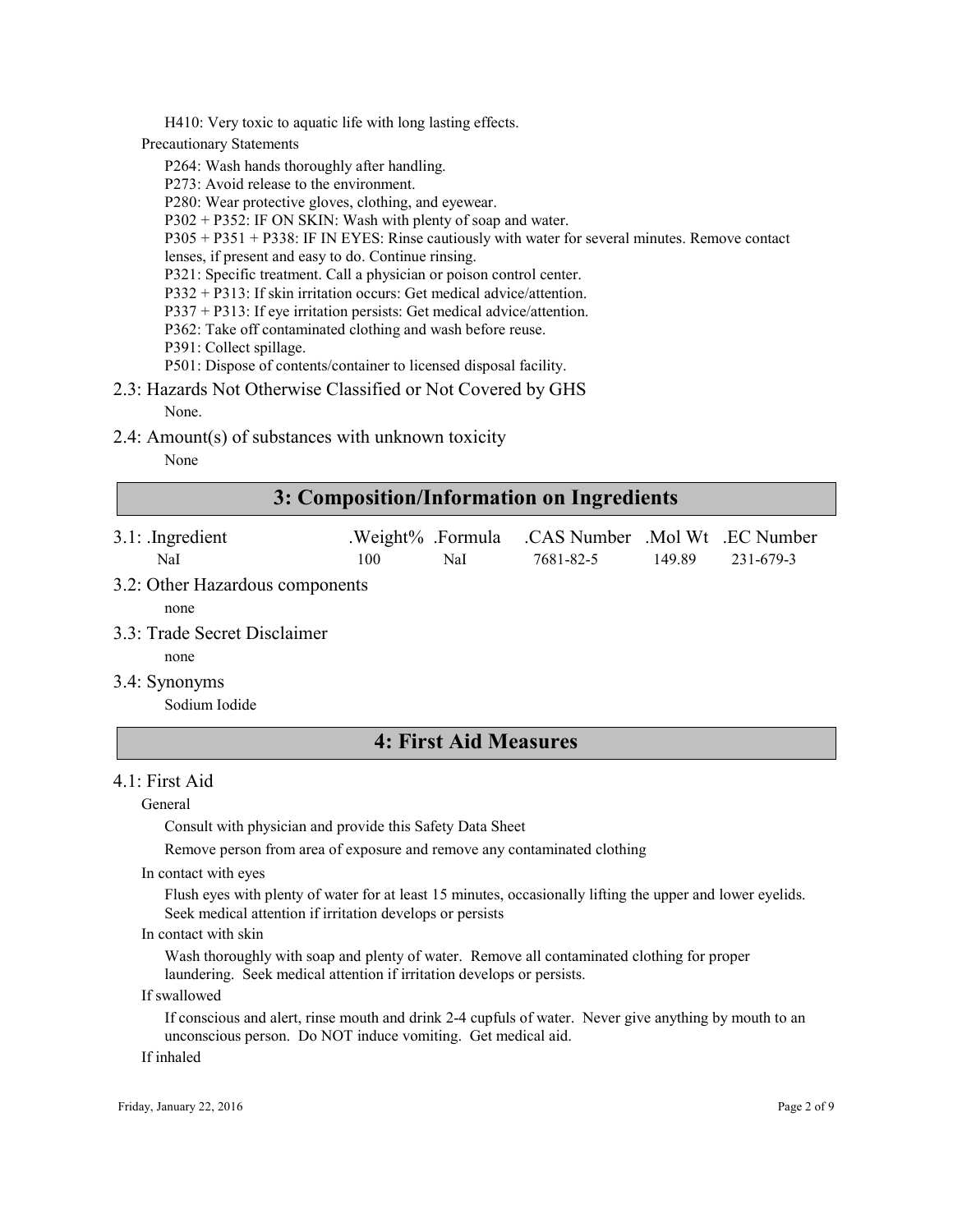Remove from exposure to fresh air immediately. If breathing is difficult, give oxygen. Get medical aid. If breathing has ceased apply artificial respiration using oxygen and a suitable mechanical device such as a bag and a mask.

- 4.2: Most important symptoms and effects; acute and delayed
	- Causes skin irritation
	- Stomach irregularities based on human evidence.

Causes serious eye irritation.

4.3: Indication of any immediate medical attention and special treatment needed no data available

# 5: Fire Fighting Measures

5.1: Fire extinguishing media

water or alcohol-resistant foam

dry chemical

carbon dioxide

- 5.2: Specific hazards arising from the substance or mixture hydroiodic acid and hydroiodic acid fumes sodium oxide
- 5.3: Special protective equipment and precautions for firefighters. Wear self contained breathing apparatus for fire fighting if necessary

# 6: Accidental Release Measures

6.1: Personal precautions, protective equipment, and emergency procedures.

Use personal protective equipment.

For personal protection see section 8.

- Avoid breathing dust.
- Ensure adequate ventilation.

Evacuate personnel to safe areas.

- Avoid dust formation.
- 6.2: Methods and materials for containment and cleaning up.

Keep in suitable, closed containers for disposal.

Sweep up and shovel.

6.3: Environmental precautions

Do not let product enter drains.

# 6.4: Disposal

See section 13.

Dispose of in accordance with local regulations.

# 7: Handling and Storage

# 7.1: Precautions for safe handling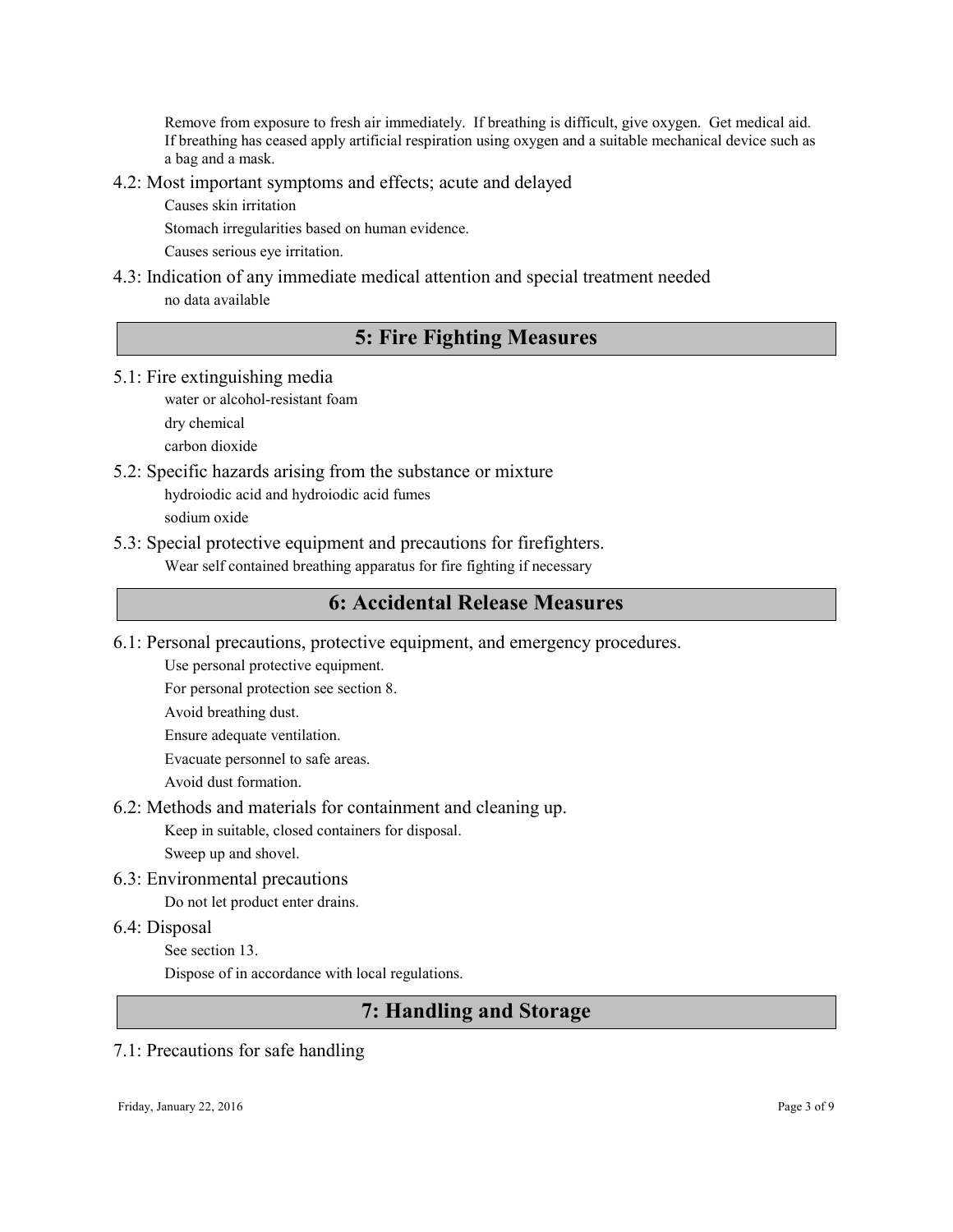See precautionary statements in section 2.2. Avoid formation of dust and aerosols. Avoid contact with skin and eyes. Provide appropriate exhaust ventilation at places where dust is formed.

# 7.2: Conditions for safe storage

Store in the dark to preserve product quality.

Keep container tightly closed.

Store in a dry and well-ventilated place.

Store away from moisture.

Store under inert gas.

## 7.3: Incompatibilities

bromine trifluoride

oxidizing agents

strong acids

# 8: Exposure Controls/Personal Protection

## 8.1: Control parameters

OSHA permissible exposure limit (PEL)

not listed

ACGIH threshold limit value (TLV)

0.01 mg/m3

NIOSH recommended exposure limit (REL)

not listed

# 8.2: Engineering controls

Use adequate ventilation to keep airborne concentrations low

Facilities storing or utilizing this material should be equipped with an eyewash facility and a safety shower

## 8.3: Personal protective equipment

Eyes

Wear appropriate protective eyeglasses or chemical safety goggles as described by OSHA's eye and face protection regulations in 29 CFR 1910.133 or European Standard EN166

Skin

Wear appropriate, chemical-resistant protective gloves to prevent skin exposure.

Clothing

Wear appropriate protective clothing to prevent skin exposure

Respirator

Follow the OSHA respirator regulations found in 29CFR 1910.134 or European Standard EN 149. Always use a NIOSH or European Standard EN 149 approved respirator when necessary

# 9: Physical and Chemical Properties

# 9.a: Appearance

State: Solid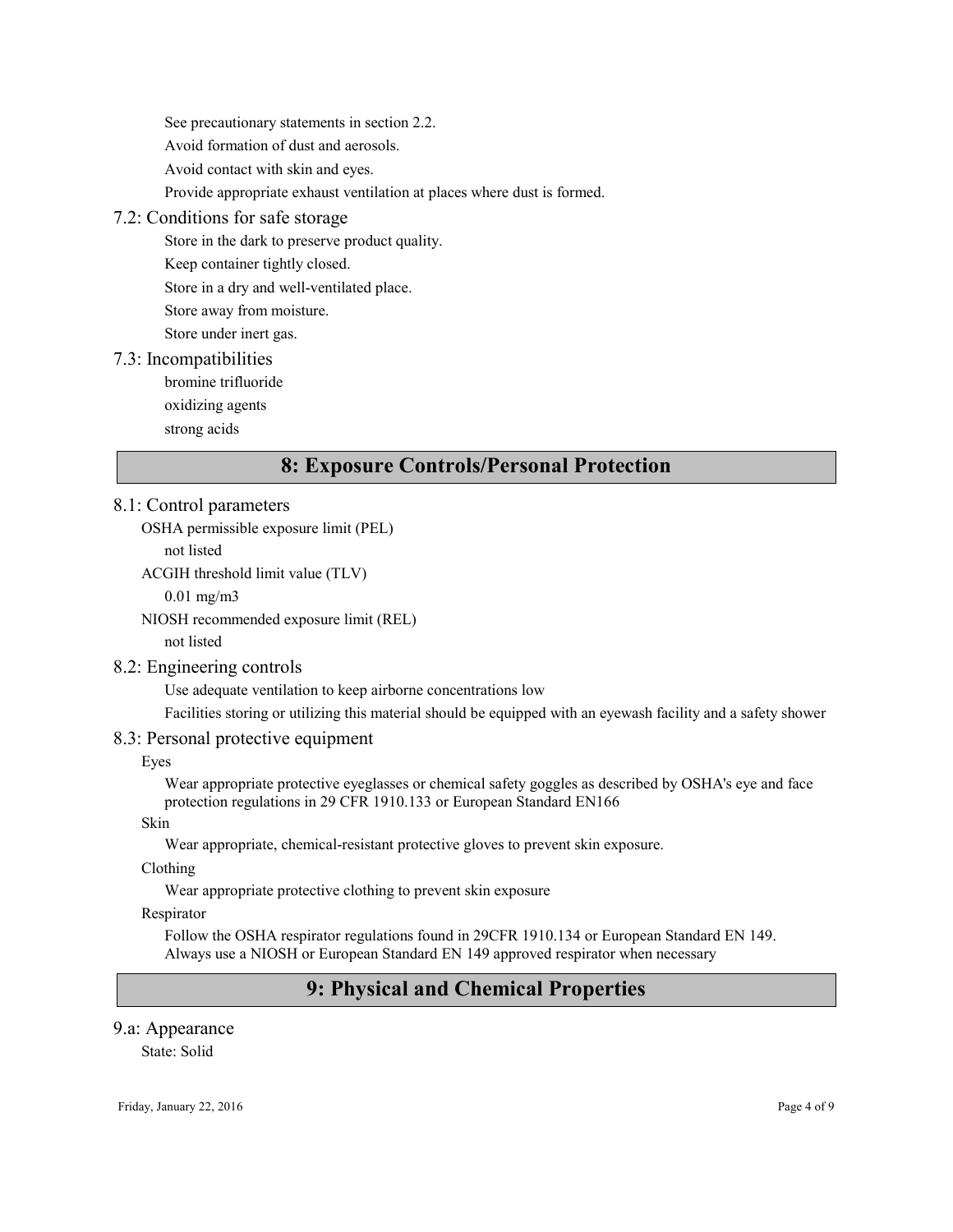Form: powder or spheres Color: White

- 9.b: Odor: no data available
- 9.c: Odor threshold: no data available
- 9.d: pH: 6.0 9.0 at 50 g/l at 20 °C (68 °F)
- 9.e: Melting point / freezing point: 661 °C (1,222 °F)
- 9.f: Initial boiling point and range:  $1,304$  °C (2,379 °F) at 1,013 hPa (760 mmHg)
- 9.g: Flashpoint: no data available
- 9.h: Evaporation rate: no data available
- 9.i: Flammability (solid, gas): no data available
- 9.j: Upper/lower flammability or explosive limits: no data available
- 9.k: Vapor pressure: no data available
- 9.l: Vapor density: no data available
- 9.m: Relative density: 3.670 g/cm3
- 9.n: Water Solubility: 1040 g/l soluble
- 9.o: Partition coefficient: n-octanol/water: no data available
- 9.p: Auto-ignition temperature: no data available
- 9.q: Decomposition temperature: no data available
- 9.r: Viscosity: no data available

# 10: Stability and Reactivity

10.1: Reactivity

no data available

- 10.2: Chemical stability Stable under recommended storage conditions.
- 10.3: Possibility of hazardous reactions no data available
- 10.4: Conditions to avoid exposure to light (may affect product quality) exposure to water In the event of fire: see section 5
- 10.5: Incompatible materials See section 7.3.
- 10.6: Hazardous decomposition products In the event of fire: see section 5.2 Other decomposition products - no data available

# 11: Toxicological Information

# 11.1: Toxicity data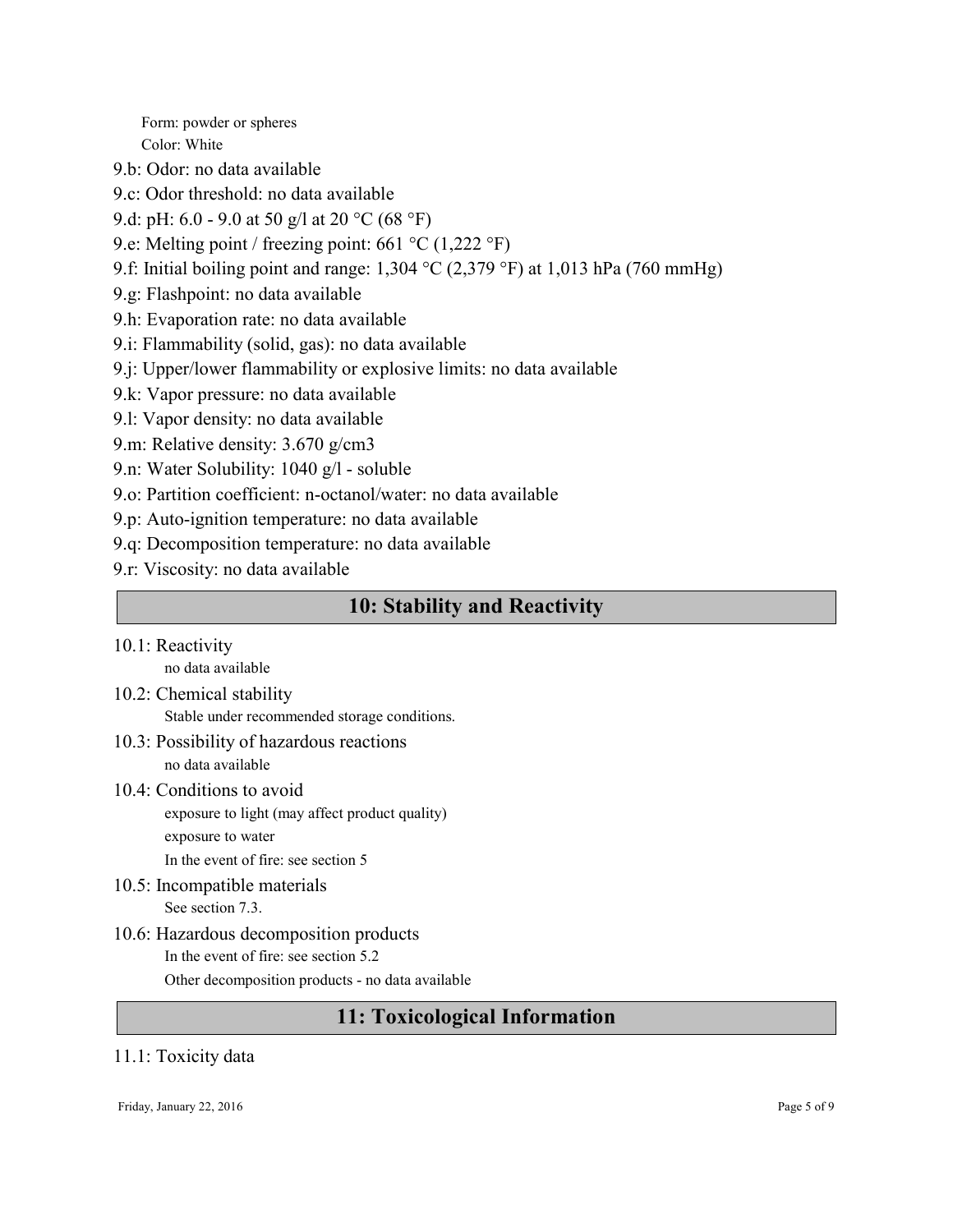Acute toxicity - Oral LD50 Oral - rat - 4,340 mg/kg. Acute toxicity - Dermal no data available Acute toxicity - Inhalation No data available. Skin corrosion/irritation Causes skin irritation. Eye damage/irritation Causes eye irritation Respiratory irritation No data available. Germ cell mutagenicity no data available Reproductive toxicity no data available Specific organ toxicity - single exposure No data available. Specific organ toxicity - repeated exposure No data available. Aspiration hazard No data available. Additional information RTECS: WB6475000 ACGIH carcinogenicity The ACGIH has not identified any component of this product present at levels greater than or equal to 0.1% as a probable, possible or confirmed human carcinogen. IARC carcinogenicity

The IARC has not identified any component of this product present at levels greater than or equal to 0.1% as a probable, possible or confirmed human carcinogen.

#### NTP carcinogenicity

The NTP has not identified any component of this product present at levels greater than or equal to 0.1% as a probable, possible or confirmed human carcinogen.

#### OSHA carcinogenicity

OSHA has not identified any component of this product present at levels greater than or equal to 0.1% as a probable, possible or confirmed human carcinogen.

## 11.2: Routes of exposure

skin

oral

See section 2.2

eyes

# 11.3: Symptoms of exposure

See section 4.2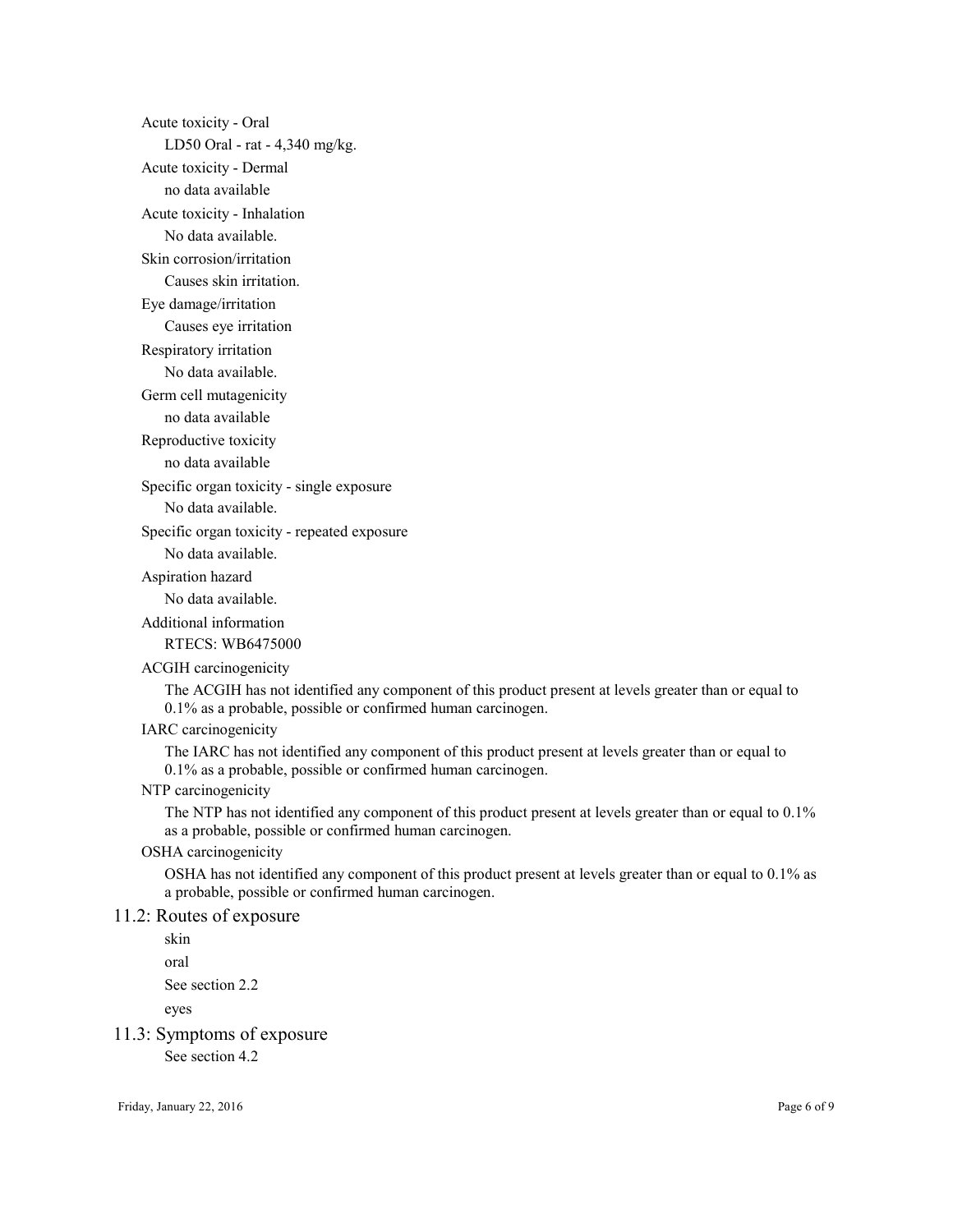#### 11.4: Delayed and immediate effects of esposure

Prolonged exposure to iodides may produce iodism in sensitive individuals. Symptoms of exposure include skin rash, running nose, headache and irritation of the mucous membrane. For severe cases the skin may show pimples, boils, hives, blisters and black and blue spots. Iodides are readily diffused across the placenta. Neonatal deaths from respiratory distress secondary to goiter have been reported. Iodides have been known to cause drug-induced fevers, which are usually of short duration.

To the best of our knowledge the toxicological properties have not been thoroughly investigated.

# 12: Ecological Information

#### 12.1: Ecotoxicity

Toxicity to fish

LC50 - Oncorhynchus mykiss (rainbow trout) - 860 mg/l - 96 h

Toxicity to daphnia and other aquatic invertebrates

EC50 - Daphnia magna (Water flea) - 0.17 mg/l - 48 h

Toxicity to algae/bacteria

No data available

12.2: Persistence and degradability

no data available

#### 12.3: Bioaccumulative potential

Chasmichthys gulosus - 20 d - 60 µg/l Bioconcentration factor (BCF): 344

12.4: Mobility in soil

no data available

12.5: Other effects

Very toxic to aquatic life.

# 13: Disposal Considerations

13.1: Waste treatment methods

No data available

13.2: Safe handling

See section 7.1 .

## 13.3: Product disposal

Contact a licensed professional waste disposal service to dispose of this material.

## 13.4: Packaging disposal

Dispose of as unused product.

# 14: Transport Information

#### 14.1: DOT(US)

UN Number: Not a dangerous good Proper Shipping Name: Packing Group: III Shipping Class(es): 9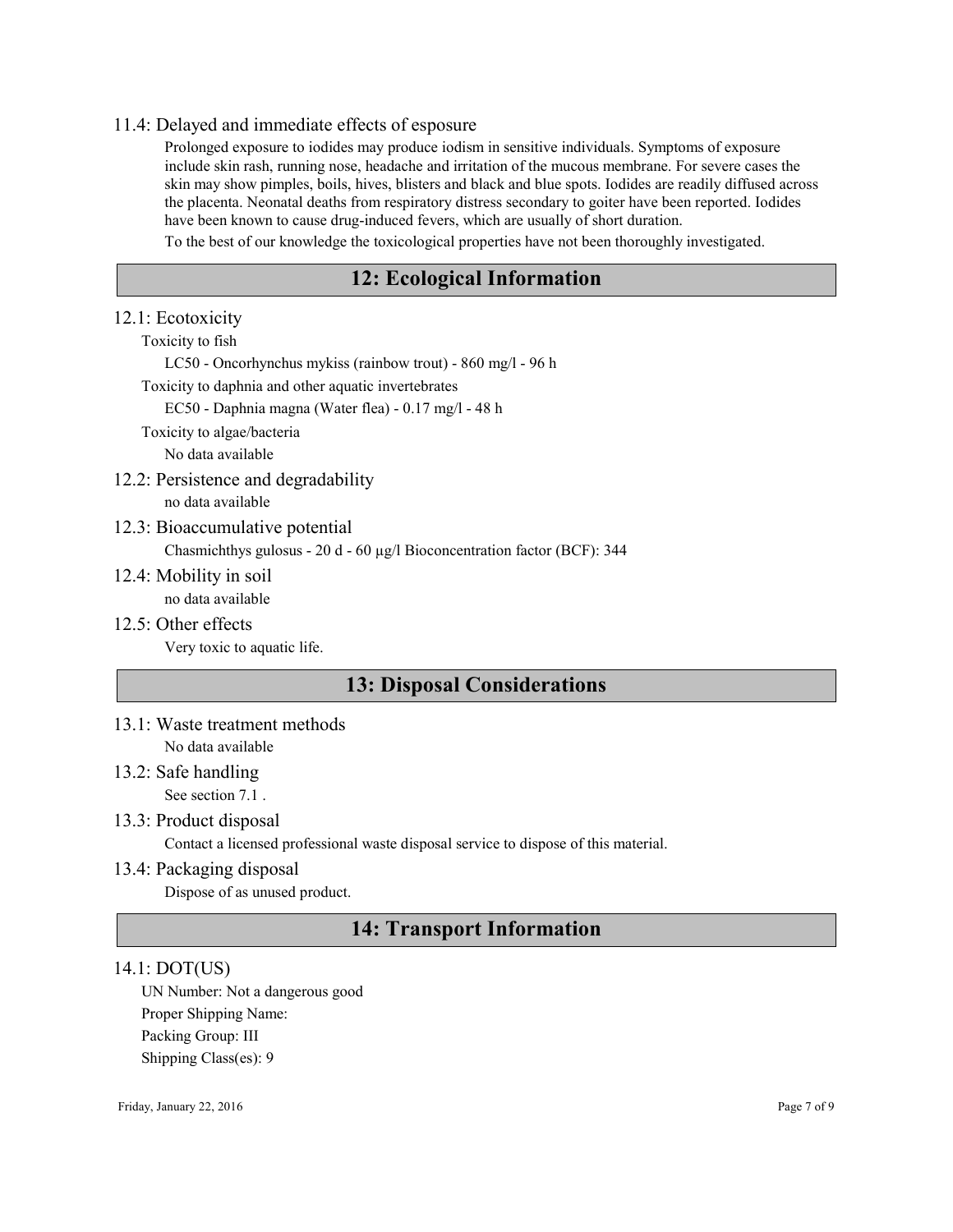Marine Pollutant: Yes

## 14.2: IMDG

UN Number: 3077

Proper Shipping Name: Environmentally hazardous substance, solid, n.o.s. (Sodium iodide)

Packing Group: III Shipping Class(es): 9

Marine Pollutant: Yes

# 14.3: IATA

UN Number: 3077 Proper Shipping Name: Environmentally hazardous substance, solid, n.o.s. (Sodium iodide) Packing Group: III Shipping Class(es): 9

# 14.4: Special Shipping Precautions

None

# 15: Regulatory Information

## 15.1: TSCA inventory

This material is listed on the TSCA inventory.

## 15.2: SARA 302 components

This material is not subject to the reporting requirements of SARA Title III, Section 302.

## 15.3: SARA 313 components

This material is not subject to the reporting requirements of SARA Title III, Section 313.

## 15.4: SARA 313/312 hazards

Chronic health hazard.

Acute health hazard.

# 15.5: Other information

Massachusetts Right To Know Components - This product does not contain materials listed on the Massachusetts Right to Know list

New Jersey Right To Know Components -This product does not contain materials listed on the New Jersey Right to Know list

Pennsylvania Right To Know Components -This product does not contain materials listed on the Pennsylvania Right to Know list

California Prop. 65 Components - This product does not contain any chemicals known to State of California to cause cancer, birth defects, or any other reproductive harm.

# 16: Additional Information

## 16.1: NFPA

Health: 2 Fire: 0 Reactivity: 0 Special: 16.2: HMIS